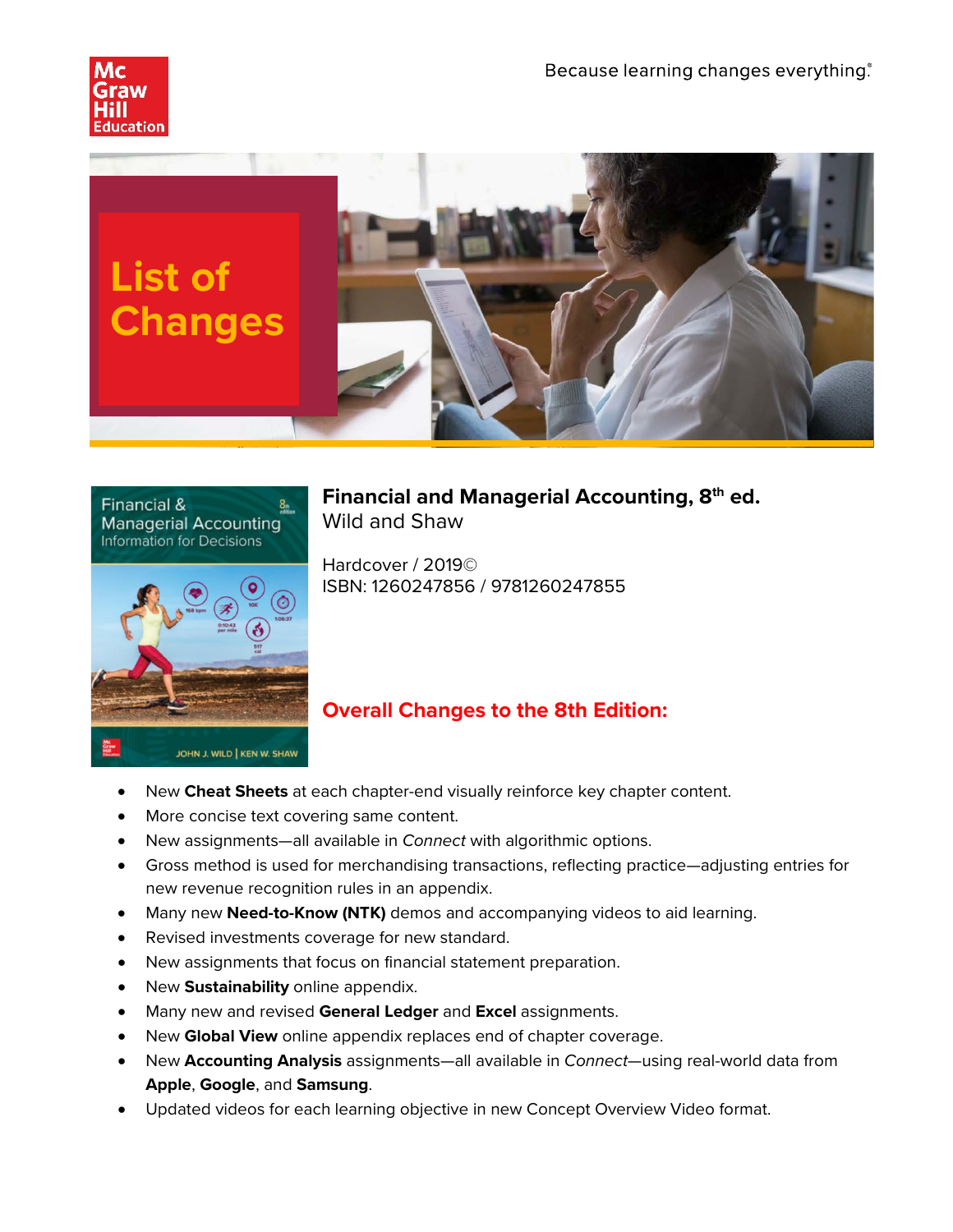# **Chapter by Chapter Changes**

# **Chapter 1**

- Updated opener—**Apple** and entrepreneurial assignment.
- Updated salary info for accountants.
- Revised business entity section along with adding LLC.
- Updated section on FASB objectives and accounting constraints.
- New layout for introducing the expanded accounting equation.
- New layout for introducing financial statements.
- Updated Apple numbers for NTK 1-5.
- New Cheat Sheet reinforces chapter content.
- Global View moved to online appendix—for all financial chapters.
- Sustainability section moved to online appendix—for all financial chapters.
- Updated return on assets analysis using **Nike** and **Under Armour**.
- Added a new Exercise assignment and Quick Study assignment.
- Added new analysis assignments: Company Analysis, Comparative Analysis, and Global Analysis.

## **Chapter 2**

- NEW opener—**Fitbit** and entrepreneurial assignment.
- New visual for process to get from transactions to financial statements.
- New layout on four types of accounts that determine equity.
- Improved presentation of "Double-Entry System" section.
- Updated Apple data for NTK 2-4.
- Updated debt ratio analysis using **Costco** and **Walmart**.
- New Cheat Sheet reinforces chapter content.
- Added four new Quick Studies.
- Added three new Exercises.
- Added new analysis assignments: Company Analysis, Comparative Analysis, and Global Analysis.

## **Chapter 3**

- NEW opener—**Snapchat** and entrepreneurial assignment.
- Revised learning objectives and chapter preview—each type of adjusting entry is assigned its own learning objective.
- Updated "Recognizing Revenues and Expenses" section.
- New streamlined "Framework for Adjustments" section.
- Enhanced Exhibit 3.12 on summary of adjustments.
- Enhanced Exhibit 3.19 on steps of accounting cycle with images.
- Streamlined section on classified balance sheet.
- Updated profit margin analysis using **Visa** and **Mastercard**.
- Updated current ratio analysis using **Costco** and **Walmart**.
- New Cheat Sheet reinforces chapter content.
- Improved layouts for Exhibits 3A.1 through 3A.5.
- Added new Quick Studies.
- Added new Exercises.
- Added new analysis assignments: Company Analysis, Comparative Analysis, and Global Analysis.

- NEW opener—**Build-A-Bear** and entrepreneurial assignment.
- Updated introduction for servicers vs. merchandisers using **Liberty Tax** and **Nordstrom**.
- Revised NTK 4-1 covers basics of merchandising.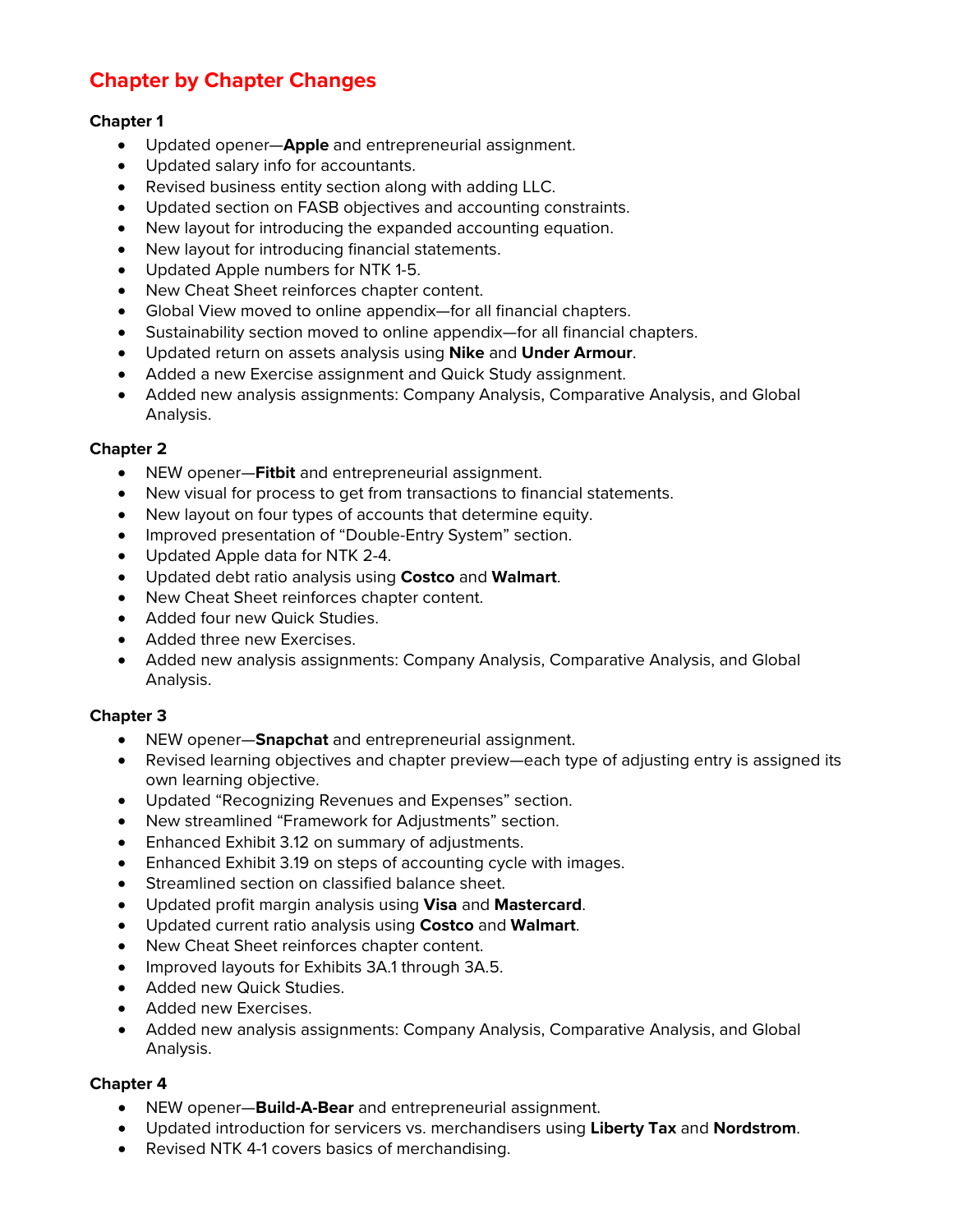- Reorganized "Purchases" section to aid learning.
- New Decision Insight on growing number of returns for businesses.
- Enhanced entries on payment of purchases within discount period vs. after discount period.
- Improved discussion of entries for sales with discounts vs. sales without discounts.
- Appendix 4B explains adjusting entries for future sales discounts, returns, and allowances.
- Color-coded Exhibit 4.12 highlights different merchandising transactions.
- Updated acid-test ratio and gross margin analysis using **Nike** and **Under Armour**.
- Appendix 4C covers the net method.
- Appendix 4D moved to online only.
- New Cheat Sheet reinforces chapter content.
- Added three new Quick Studies.
- Added four new Exercises.
- Added new analysis assignments: Company Analysis, Comparative Analysis, and Global Analysis.

- NEW opener—**Shake Shack** and entrepreneurial assignment.
- New Ethical Risk on alleged fraud at Homex.
- Simplified introduction to inventory costing.
- Shortened explanation for specific identification.
- Enhanced layout to explain effects of inventory errors across years.
- Updated inventory turnover and days' sales in inventory analysis using **Costco** and **Walmart**.
- New Cheat Sheet reinforces chapter content.
- Added colored arrow lines to Exhibits 5A.3 and 5A.4 to show cost flows from purchases to sales.
- Added one new Quick Study.
- Added two new Exercises.
- Added new analysis assignments: Company Analysis, Comparative Analysis, and Global Analysis.

## **Chapter 6**

- NEW opener—**Care.com** and entrepreneurial assignment.
- New COSO framework to guide internal control, including COSO cube.
- New discussion of internal control failure at Amazon that cost customers \$150 million.
- Simplified bank statement for learning.
- Revised bank reconciliation section to separate bank balance adjustments and book balance adiustments.
- New summary image on adjustments for bank balance and for book balance.
- Removed collection expenses and NSF fees—most are immaterial and covered in advanced courses.
- Updated days' sales uncollected analysis using **Starbucks** and **Jack in the Box**.
- New Cheat Sheet reinforces chapter content.
- Added three new Quick Studies.
- Added eight new Exercises.
- Added new analysis assignments: Company Analysis, Comparative Analysis, and Global Analysis.

- NEW opener—**Facebook** and entrepreneurial assignment.
- Updated company data in Exhibit 7.1.
- Streamlined direct write-off method.
- Enhanced Exhibit 7.6 showing allowances set aside for future bad debts along with journal entries.
- New calendar graphic added as learning aid with Exhibit 7.12.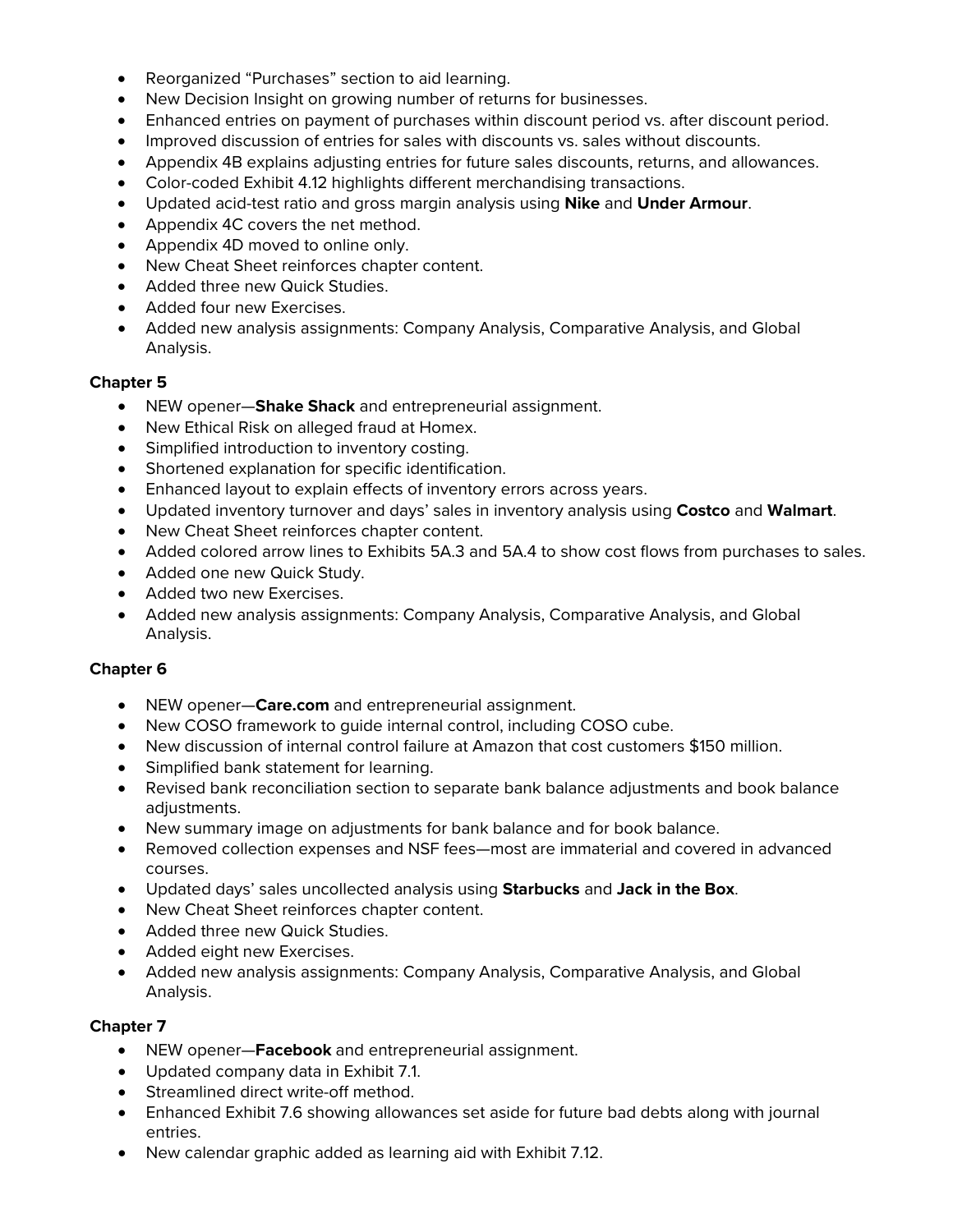- New Excel demo to compute maturity dates.
- Updated accounts receivable analysis using **Visa** and **Mastercard**.
- New Cheat Sheet reinforces chapter content.
- Added five new Quick Studies.
- Added a new Exercise.
- Added new analysis assignments: Company Analysis, Comparative Analysis, and Global Analysis.

- New opener—**New Glarus Brewery** and entrepreneurial assignment.
- Updated company data in Exhibit 8.1.
- Added entry with Exhibit 8.3 and Exhibit 8.4.
- Simplified "Partial-Year Depreciation."
- Added margin table to Exhibit 8.14 as learning aid.
- New Decision Insight box on extraordinary repairs to **SpaceX**'s reusable orbital rocket.
- New simple introduction to finance leases and operating leases for new standard.
- Updated asset turnover analysis using **Starbucks** and **Jack in the Box**.
- Simplified Appendix 8A by postponing exchanges without commercial substance to advanced courses.
- New Cheat Sheet reinforces chapter content.
- Added two new Quick Studies.
- Added a new Exercise.
- Added two new Problems.
- Added new analysis assignments: Company Analysis, Comparative Analysis, and Global Analysis.

# **Chapter 9**

- NEW opener—**Pandora** and entrepreneurial assignment.
- Updated data in Exhibit 9.2.
- Streamlined "Short-Term Notes Payable."
- Simplified explanation of FICA taxes.
- Updated payroll tax rates and explanations.
- Revised Need-To-Know 9-4.
- New W-4 form added to Appendix 9A.
- New Cheat Sheet reinforces chapter content.
- Added two new Quick Studies.
- Added four new Exercises.
- Added new analysis assignments: Company Analysis, Comparative Analysis, and Global Analysis.

- NEW opener—**e.l.f. Cosmetics** and entrepreneurial assignment.
- Updated **IBM** bond quote data.
- Simplified numbers in Exhibit 10.7.
- Simplified Exhibit 10.10 on premium bonds.
- Simplified numbers in Exhibit 10.11.
- Bond pricing moved to Appendix 10A.
- Simplified Exhibit 10.12 for teaching note amortization schedule.
- Updated debt-to-equity analysis using **Nike** and **Under Armour**.
- New Excel computations for bond pricing in Appendix 10A.
- Simplified numbers in Exhibits 10B.1 and 10B.2.
- Revised Appendix 10C for new standard on finance leases and operating leases.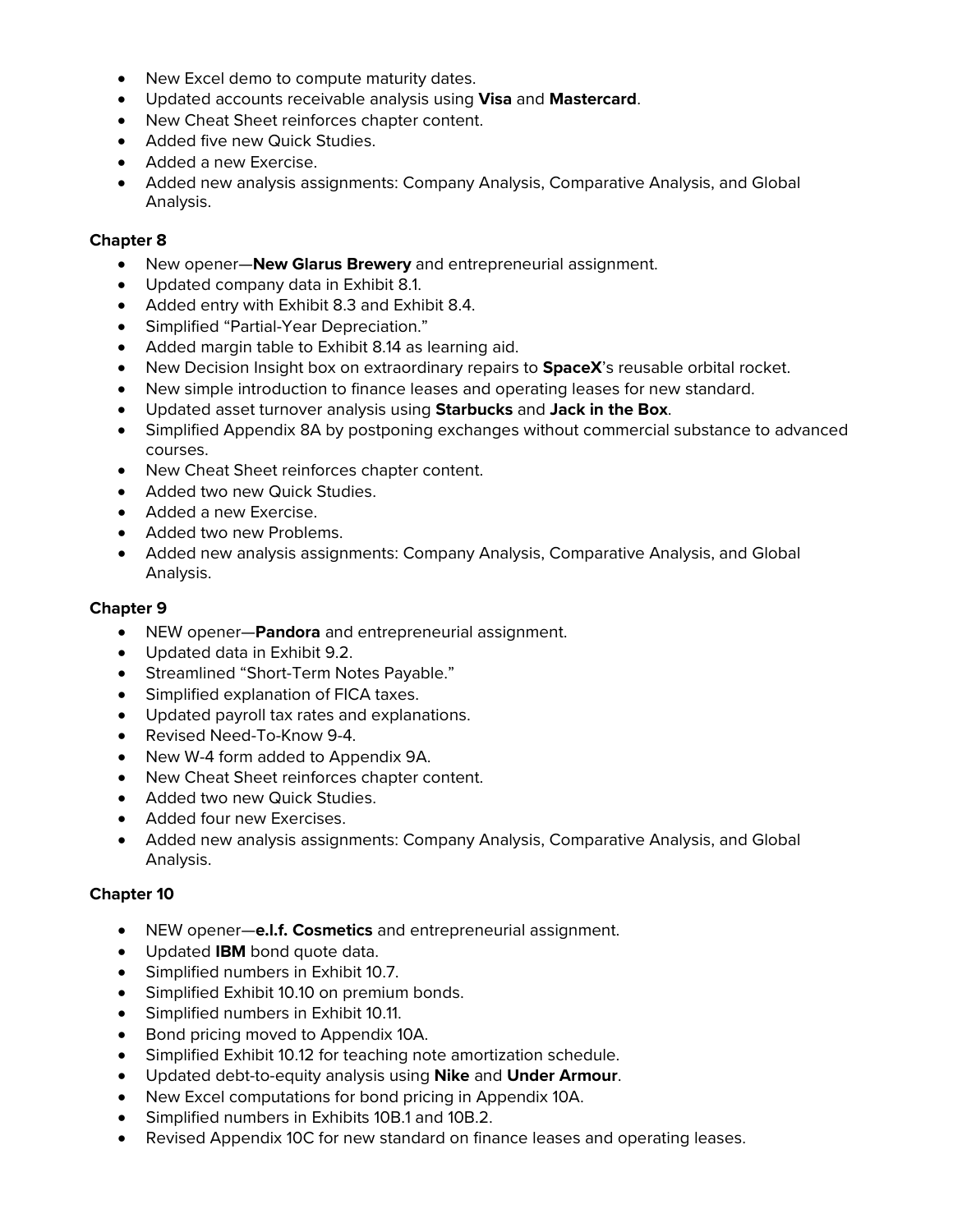- New Cheat Sheet reinforces chapter content.
- Added five new Quick Studies.
- Added four new Exercises.
- Added four new Problems.
- Added new analysis assignments: Company Analysis, Comparative Analysis, and Global Analysis.

- NEW opener—**Yelp** and entrepreneurial assignment.
- New Decision Insight on bots investing in stocks using erroneous news.
- New **AT&T** stock quote explanation.
- New graphic visually depicting cash dividend dates.
- New table summarizing differences between small stock dividends, large stock dividends, and stock splits.
- Updated **Apple** statement of equity in Exhibit 11.10.
- Updated PE ratio and dividend yield using **Amazon**, **Altria**, **Visa**, and **Mastercard**.
- Simplified book value per share explanation and computations.
- New Cheat Sheet reinforces chapter content.
- Added six new Quick Studies.
- Added four new Exercises.
- Added new analysis assignments: Company Analysis, Comparative Analysis, and Global Analysis.

# **Chapter 12**

- NEW opener—**Vera Bradley** and entrepreneurial assignment.
- New box on **Tesla**'s cash outflows and growing market value.
- Slightly revised infographics on cash flows from operating, investing, and financing.
- Streamlined sections on analyzing the cash account and noncash accounts.
- New presentation to aid learning of indirect adjustments to income.
- Simplified T-accounts to reconstruct cash flows.
- Simplified reconstruction entries to help compute cash flows.
- Updated cash flow on total assets analysis using **Nike** and **Under Armour**.
- New Cheat Sheet reinforces chapter content.
- Added ten new Quick Studies.
- Added four new Exercises.
- Added new analysis assignments: Company Analysis, Comparative Analysis, and Global Analysis.

# **Chapter 13**

- Updated opener—**Morgan Stanley** and entrepreneurial assignment.
- Updated data for all analyses of **Apple** using horizontal, vertical, and ratio analysis.
- Updated comparative analysis using **Google** and **Samsung**.
- Streamlined section on ratio analysis.
- Streamlined the analysis reporting section.
- Shortened Appendix 13A.
- New Cheat Sheet reinforces chapter content.
- Added eight new Quick Studies.
- Added two new Exercises.
- Added new analysis assignments: Company Analysis, Comparative Analysis, and Global Analysis.

# **Chapter 14**

• NEW opener—**MoringaConnect** and entrepreneurial assignment.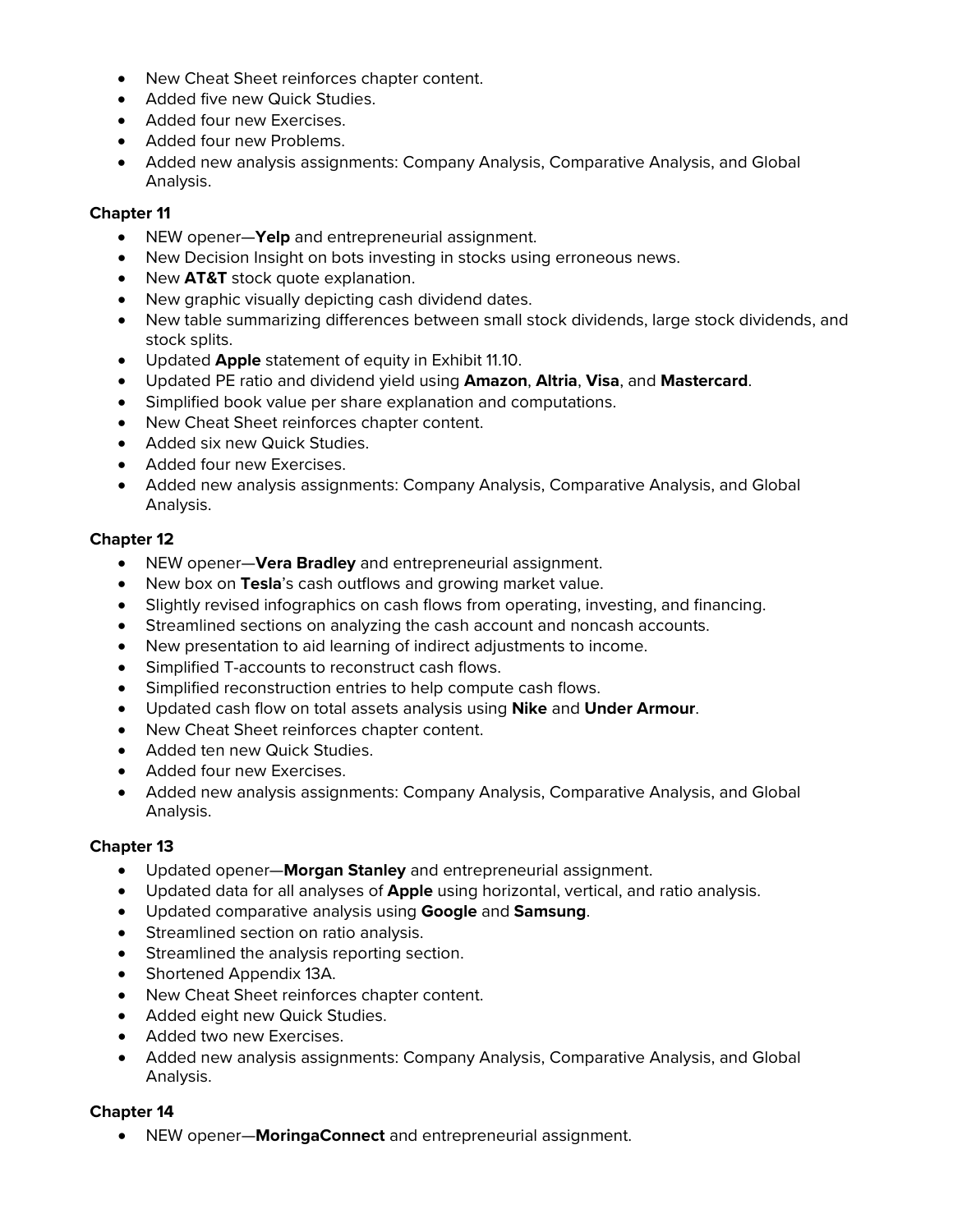- Added discussion on role of managerial accounting for nonaccounting and nonbusiness majors.
- Added equation boxes for total manufacturing costs and cost of goods manufactured.
- New margin exhibit showing product and period cost flows.
- Added lists of common selling and administrative expenses.
- Updated several exhibits for clarity.
- New Cheat Sheet reinforces chapter content.
- Added new analysis assignments: Company Analysis, Comparative Analysis, and Global Analysis.

- NEW opener—**HoopSwagg** and entrepreneurial assignment.
- Revised discussions of manufacturing costs and link between job cost sheets and general ledger.
- Added graphic linking job cost sheets and general ledger accounts.
- Enhanced exhibit of four-step overhead process.
- Added formula for computing applied overhead.
- New short discussion of cost-plus pricing.
- Added margin T-accounts and calculations for clarity.
- New Cheat Sheet reinforces chapter content.
- Added new Quick Study.
- Added new analysis assignments: Company Analysis, Comparative Analysis, and Global Analysis.

## **Chapter 16**

- NEW opener—**Azucar Ice Cream** and entrepreneurial assignment.
- Revised discussion comparing process and job order costing systems.
- Added cost flow graphic.
- New margin graphic illustrating EUP.
- Revised discussion of weighted-average versus FIFO method of process costing.
- Revised discussion of using a process cost summary.
- New graphic on FIFO goods flow.
- Added margin T-accounts and calculations for clarity.
- New Cheat Sheet reinforces chapter content.
- Added new Exercise.
- Added new analysis assignments: Company Analysis, Comparative Analysis, and Global Analysis.

# **Chapter 17**

- NEW opener—**Sycamore Brewing** and entrepreneurial assignment.
- New graphic showing activities for service businesses.
- Added examples to discussion of ABC for service businesses.
- New Cheat Sheet reinforces chapter content.
- Added new Discussion Question.
- Added new Quick Study.
- Added new analysis assignments: Company Analysis, Comparative Analysis, and Global Analysis.

- NEW opener—**Ellis Island Tropical Tea** and entrepreneurial assignment.
- Added margin graphs of fixed, variable, and mixed costs.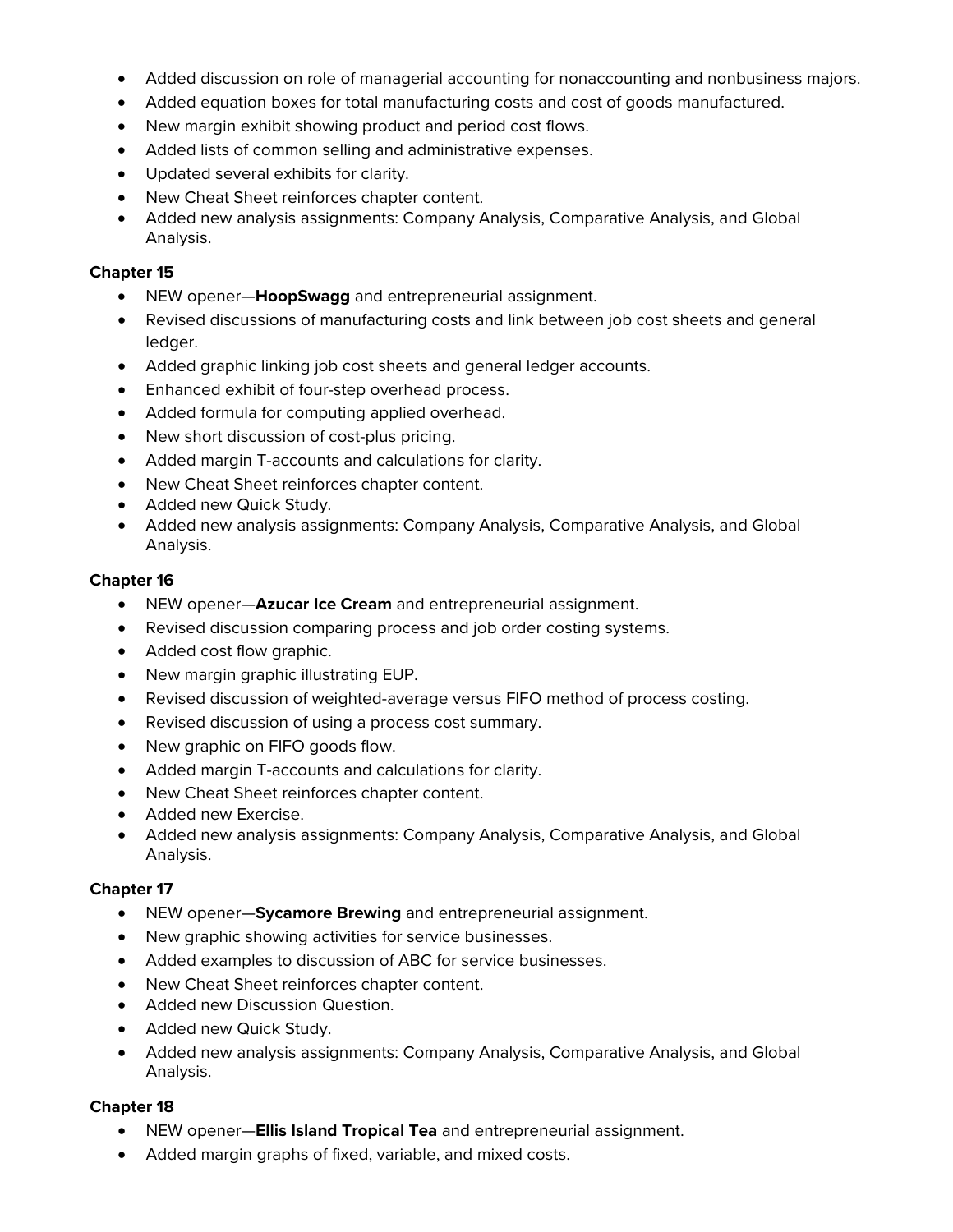- New Excel steps to create a line chart.
- Moved details of creating scatter plot to chapter appendix, with Excel steps.
- Revised discussion of scatter plots.
- Moved details of creating CVP chart to chapter appendix, with Excel steps.
- New Cheat Sheet reinforces chapter content.
- Added new Exercise.
- Added new analysis assignments: Company Analysis, Comparative Analysis, and Global Analysis.

- NEW opener—**Lantern Inn B&B** and entrepreneurial assignment.
- New Cheat Sheet reinforces chapter content.
- Added new analysis assignments: Company Analysis, Comparative Analysis, and Global Analysis.

## **Chapter 20**

- NEW opener—**Misfit Juicery** and entrepreneurial assignment.
- Added T-accounts and steps to exhibit margins.
- New numbered steps for several exhibits.
- Expanded discussion of cost of goods sold budgeting.
- New exhibit for calculation of cash paid for interest
- Expanded discussion with bulleted list on use of master budget.
- Added new Quick Study.
- Added new Exercise.
- New assignment on CMA exam budgeting coverage.
- New Cheat Sheet reinforces chapter content.
- Added new analysis assignments: Company Analysis, Comparative Analysis, and Global Analysis.

# **Chapter 21**

- NEW opener—**Away** and entrepreneurial assignment.
- Added graph to flexible budget exhibit.
- Revised discussion of flexible budget.
- New exhibit and discussion of computing total cost variance.
- Edited discussion of direct materials cost variance.
- Edited discussion of evaluating labor variances.
- Edited discussion of overhead variance reports.
- New exhibit for summary of variances.
- Added four new exercises.
- New Cheat Sheet reinforces chapter content.
- Added new analysis assignments: Company Analysis, Comparative Analysis, and Global Analysis.

- NEW opener—**Jibu** and entrepreneurial assignment.
- Updated Walt Disney ROI example.
- New Decision Analysis on cash conversion cycle.
- New Cheat Sheet reinforces chapter content.
- Added two new Quick Studies.
- Added two new Exercises.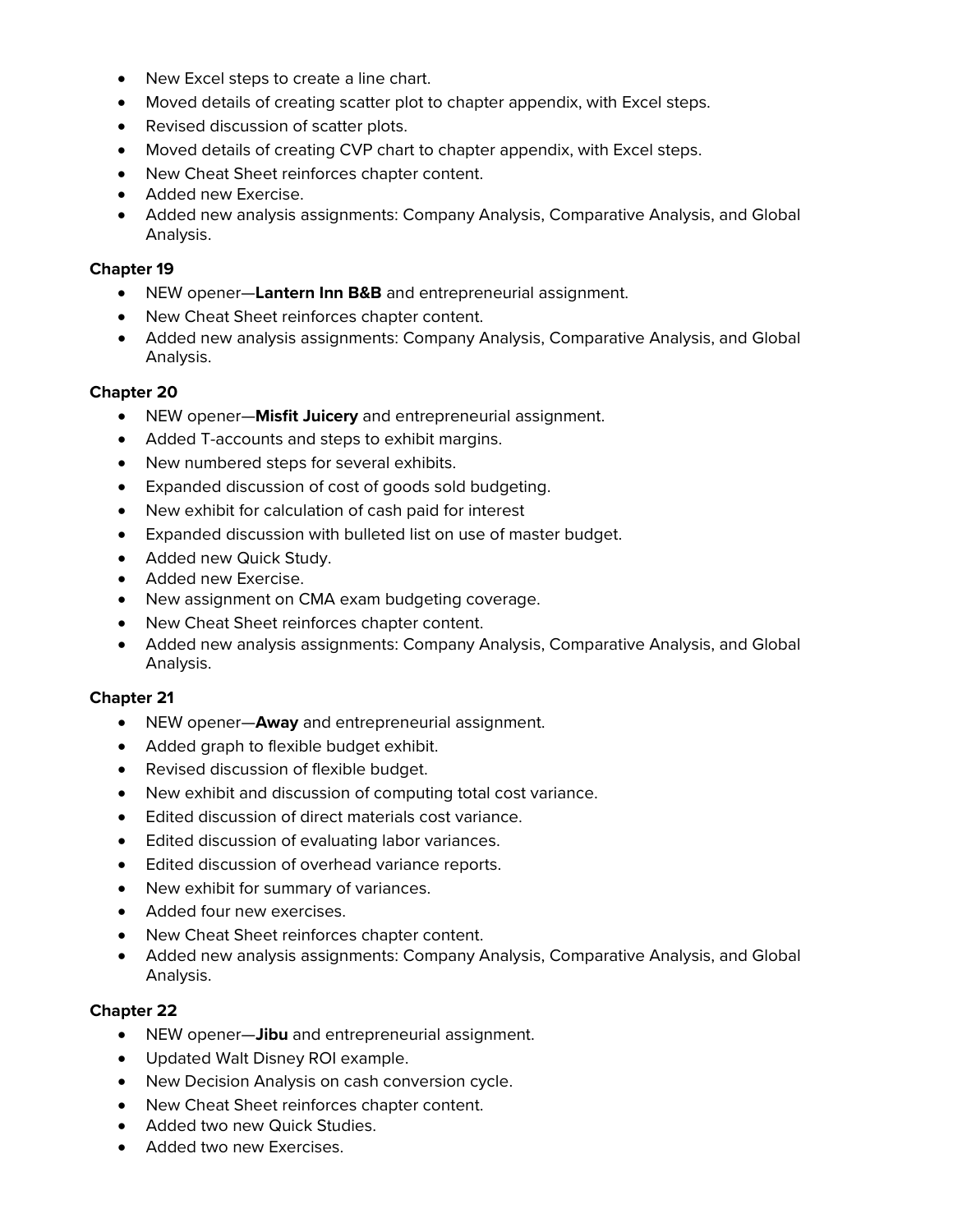• Added new analysis assignments: Company Analysis, Comparative Analysis, and Global Analysis.

# **Chapter 23**

- NEW opener—**Solugen** and entrepreneurial assignment.
- Organized decision scenarios into three types: Production, capacity, and pricing.
- Expanded discussion of product pricing.
- Added other pricing methods: value-based, auction-based, and dynamic.
- New Decision Analysis on time and materials pricing of services.
- New Decision Insight on blockchain technology.
- New Cheat Sheet reinforces chapter content.
- Added four new Quick Studies.
- Added one new Exercise.
- Added new analysis assignments: Company Analysis, Comparative Analysis, and Global Analysis.

## **Chapter 24**

- NEW opener—**Fellow Robots** and entrepreneurial assignment.
- New discussion of post-audit of investment decisions.
- Added example of investment in robotics.
- New Cheat Sheet reinforces chapter content.
- Added two new Exercises.
- Added new analysis assignments: Company Analysis, Comparative Analysis, and Global Analysis.

## **Appendix A**

• New financial statements for **Apple**, **Google**, and **Samsung**.

## **Appendix B**

- New Decision Maker on postponed retail pricing.
- Continued Excel demos for PV and FV of lump sums.
- Continued Excel demos for PV and FV of annuities.

## **Appendix C**

- New learning objective P4 for new category of stock investments.
- Revised and simplified Exhibit C.2 for new standard on investments.
- Reorganized text to first explain debt securities and then stock securities.
- Revised trading and available-for-sale securities to cover only debt securities given the new standard.
- New section on stock investments with insignificant influence.
- New Exhibit C.6 to describe accounting for equity securities by ownership level.
- Updated component-returns analysis using **Costco** and **Walmart**.
- New Cheat Sheet reinforces chapter content.
- Added three new Quick Studies.
- Added four new Exercises.
- Added two new Problems.
- Added new analysis assignments: Company Analysis, Comparative Analysis, and Global Analysis

# **Appendix D**

- NEW appendix on Lean Principles and Accounting.
- Describes lean business principles.
- Shows how to use cycle time and cycle efficiency to measure production efficiency.